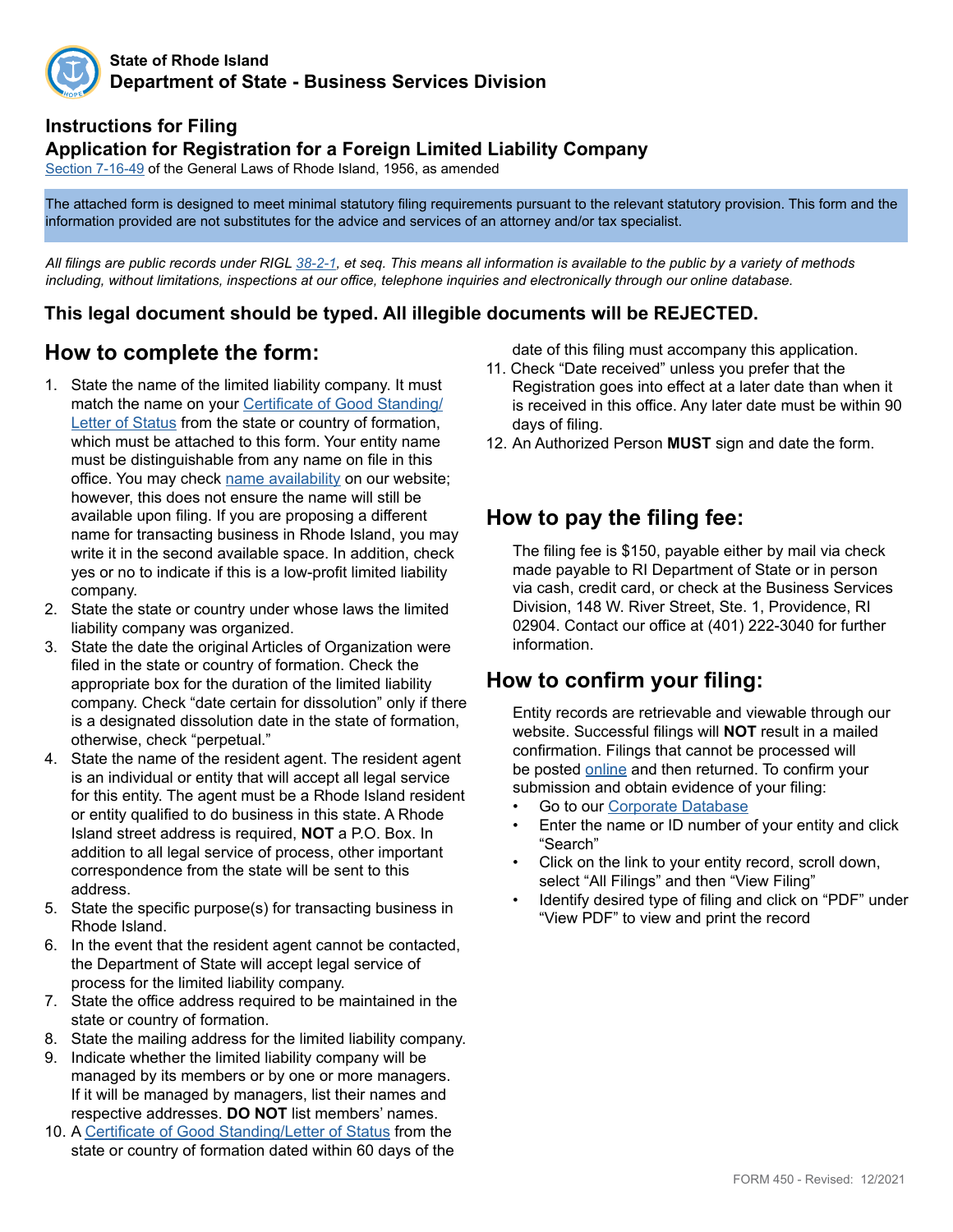

#### **Instructions for Filing (continued) Application for Registration for a Foreign Limited Liability Company** [Section 7-16-49](http://webserver.rilin.state.ri.us/Statutes/TITLE7/7-16/7-16-49.HTM) of the General Laws of Rhode Island, 1956, as amended

## **Evidence necessary for businesses providing professional services:**

#### *Prior approval required for Engineers:*

If the entity is engaged in the practice of Engineering, a Certificate of Authorization from the RI Department of Business Regulation, Board of Design Professionals (401) 462-9592 or [bdp.ri.gov](http://www.bdp.ri.gov/engineers/) is required.

#### *Licensing requirements – all entities:*

If the entity is engaged in the practice of law, the applicant must apply for a limited liability entity license from the Rhode Island Supreme Court within thirty (30) days of filing with the Department of State. You may contact the Rhode Island Supreme Court Clerk's Office at (401) 222-3272 or [courts.ri.gov.](https://www.courts.ri.gov/Pages/default.aspx)

If the entity is engaged in the practice of medicine (see RIGL [7-5.1-2](http://webserver.rilin.state.ri.us/Statutes/TITLE7/7-5.1/7-5.1-2.HTM) for all applicable disciplines) the applicant must apply for licensing from the Rhode Island Department of Health, Professional Regulation. You may contact the Rhode Island Department of Health at (401) 222-5960 or [health.ri.gov](http://health.ri.gov/licenses/index.php).

If the entity is engaged in the practice of land surveying, architecture or landscape architecture, the applicant must apply for licensing from the Rhode Island Department of Business Regulations, Board of Design Professionals at (401) 462-9530 or [bdp.ri.gov](http://www.bdp.ri.gov/surveyors/).

If the entity is engaged in the practice of accountancy, the applicant must apply for licensing from the Rhode Island Department of Business Regulation, Board of Accountancy at (401) 462-9500 or [dbr.ri.gov](http://www.dbr.ri.gov/divisions/accountancy/).

### **How to maintain your status:**

The limited liability company is responsible for filing an annual report each calendar year, excluding the year of registration, between February 1 and May 1. A courtesy reminder will be mailed to the resident agent prior to February 1 of each year. Be sure to follow up with your resident agent concerning the filing of this report. Failure to file an annual report or maintain a resident agent/ office may result in the revocation of the Certificate of Registration pursuant to [RIGL 7-16-41](http://webserver.rilin.state.ri.us/Statutes/TITLE7/7-16/7-16-41.HTM).

Every entity registered with the RI Department of State - Business Services Division may have filing requirements with the [Rhode Island Division of Taxation,](http://www.tax.ri.gov/) even if no business is conducted within Rhode Island for a particular year. Your business may require additional licensing. Please visit our [website](https://www.sos.ri.gov/divisions/business-services) for further information.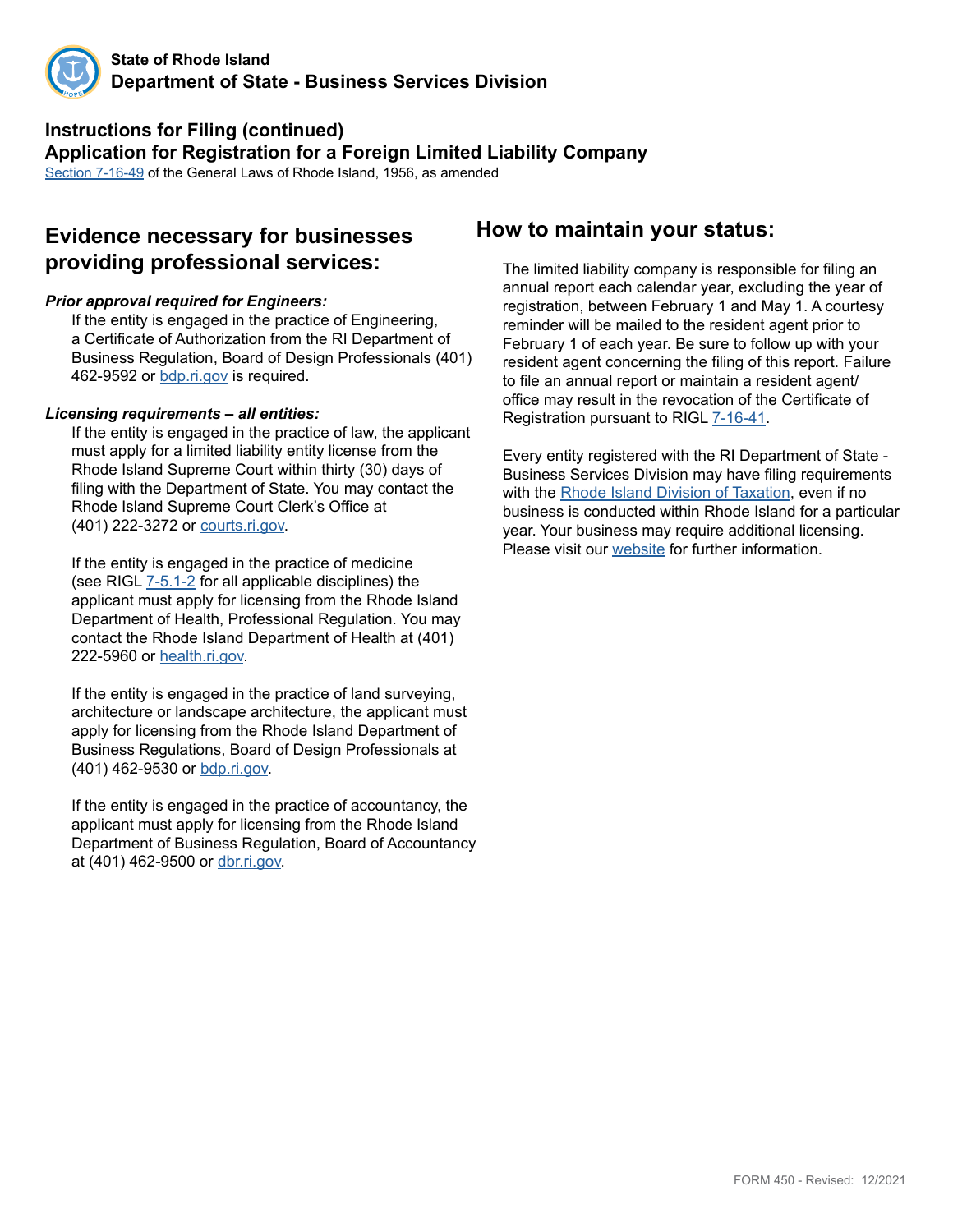

# **Application for Registration**

FOREIGN Limited Liability Company

 $\rightarrow$  Filing Fee: \$150.00

**STAMP**

| Pursuant to the provisions of RIGL 7-16-49, the undersigned foreign limited liability company hereby<br>applies for a Certificate of Registration to transact business in the State of Rhode Island, and for that<br>purpose submits the following statement: |                                     |                                              |  |  |
|---------------------------------------------------------------------------------------------------------------------------------------------------------------------------------------------------------------------------------------------------------------|-------------------------------------|----------------------------------------------|--|--|
| 1. The name of the limited liability company is:                                                                                                                                                                                                              |                                     |                                              |  |  |
|                                                                                                                                                                                                                                                               |                                     |                                              |  |  |
| Is this company organized in its state or country of formation as a low-profit limited liability company?                                                                                                                                                     |                                     | Yes<br>No                                    |  |  |
| The name, if different, under which it proposes to register and transact business in Rhode Island is:                                                                                                                                                         |                                     |                                              |  |  |
|                                                                                                                                                                                                                                                               |                                     |                                              |  |  |
| 2. The LLC is organized under the laws of:                                                                                                                                                                                                                    |                                     |                                              |  |  |
| 3. The date of its organization is:                                                                                                                                                                                                                           |                                     |                                              |  |  |
| And the period of its duration is: CHECK ONE BOX ONLY                                                                                                                                                                                                         |                                     |                                              |  |  |
| Perpetual (on-going)                                                                                                                                                                                                                                          |                                     |                                              |  |  |
| Date certain for dissolution                                                                                                                                                                                                                                  |                                     |                                              |  |  |
| 4. The name and address of the resident agent/office in Rhode Island is:                                                                                                                                                                                      |                                     |                                              |  |  |
| <b>Agent Name</b>                                                                                                                                                                                                                                             |                                     |                                              |  |  |
|                                                                                                                                                                                                                                                               |                                     |                                              |  |  |
| Street Address (NOT a P.O. Box)                                                                                                                                                                                                                               |                                     |                                              |  |  |
| City/Town                                                                                                                                                                                                                                                     | <b>State</b><br><b>RHODE ISLAND</b> | Zip Code                                     |  |  |
| 5. The purpose or purposes which it proposes to pursue in the transaction of business in Rhode Island are:                                                                                                                                                    |                                     |                                              |  |  |
|                                                                                                                                                                                                                                                               |                                     |                                              |  |  |
|                                                                                                                                                                                                                                                               |                                     |                                              |  |  |
|                                                                                                                                                                                                                                                               |                                     |                                              |  |  |
|                                                                                                                                                                                                                                                               |                                     |                                              |  |  |
|                                                                                                                                                                                                                                                               |                                     |                                              |  |  |
| Check the box to indicate an attachment                                                                                                                                                                                                                       |                                     |                                              |  |  |
|                                                                                                                                                                                                                                                               |                                     |                                              |  |  |
| <b>MAIL TO:</b>                                                                                                                                                                                                                                               |                                     | <b>STAMP</b>                                 |  |  |
| <b>Division of Business Services</b><br>148 W. River Street, Providence, Rhode Island 02904-2615                                                                                                                                                              |                                     | FOR                                          |  |  |
| Phone: (401) 222-3040<br>Website: www.sos.ri.gov                                                                                                                                                                                                              |                                     | <b>SECRETARY OF STATE</b><br><b>USE ONLY</b> |  |  |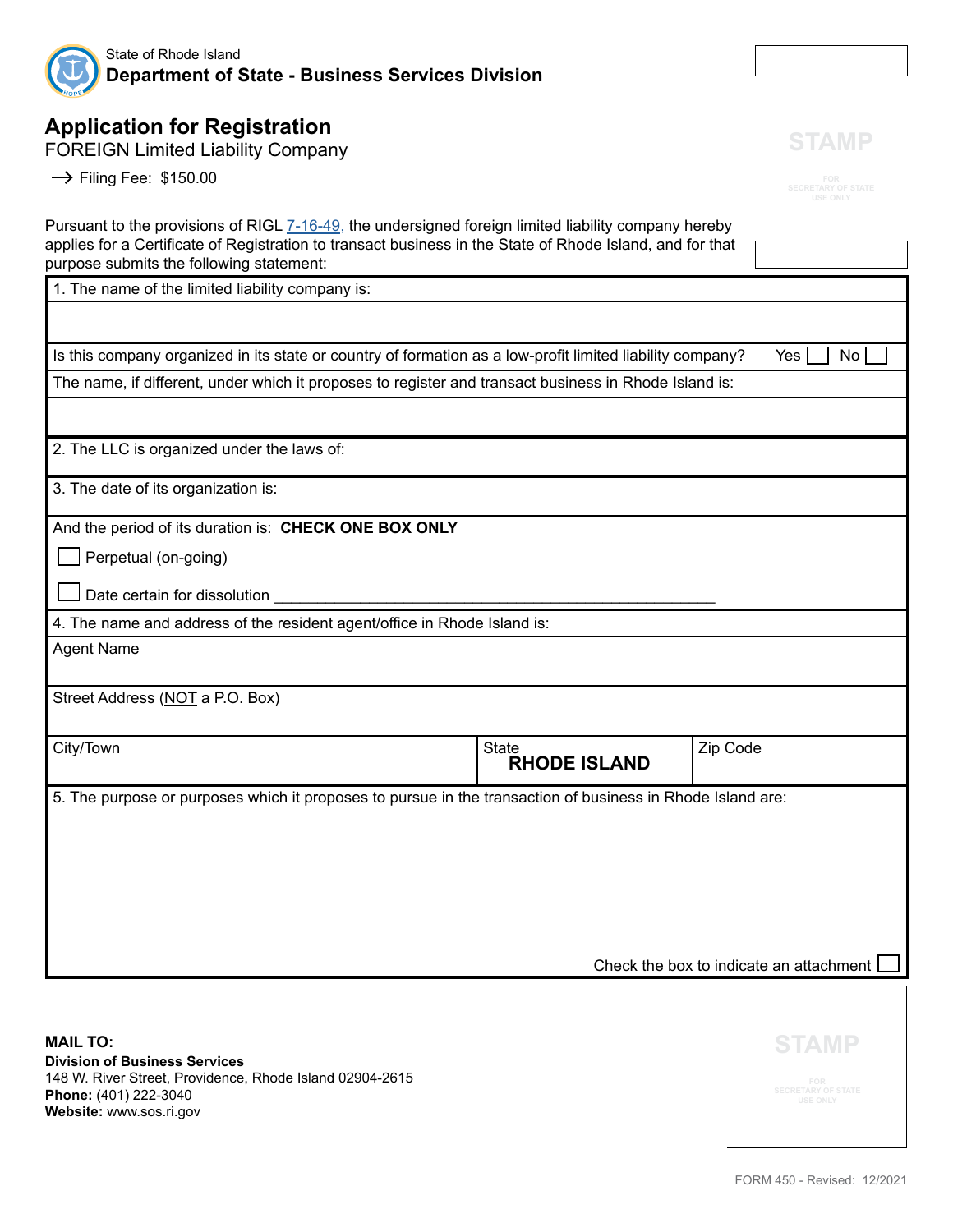| 6. The RI Department of State is appointed the agent of the foreign limited liability company for service of process if, at  |
|------------------------------------------------------------------------------------------------------------------------------|
| any time, there is no resident agent or if the resident agent cannot be found or served following the exercise of reasonable |
| diligence.                                                                                                                   |

7. The address of the office required to be maintained in the state or country of its organization by the laws of that state or, if not so required, of the principal office of the foreign limited liability company is:

8. The mailing address for the limited liability company is:

9. Management of the Limited Liability Company:

The Limited Liability Company is to be managed by: **CHECK ONLY ONE BOX**

By its members (If you have checked this box, **DO NOT** fill out the chart below)

By one (1) or more managers (List managers below)

| <b>MANAGER</b>                                                                                                                                                                    | <b>ADDRESS</b>                                                                                                                                                                                                   |      |  |  |
|-----------------------------------------------------------------------------------------------------------------------------------------------------------------------------------|------------------------------------------------------------------------------------------------------------------------------------------------------------------------------------------------------------------|------|--|--|
|                                                                                                                                                                                   |                                                                                                                                                                                                                  |      |  |  |
|                                                                                                                                                                                   |                                                                                                                                                                                                                  |      |  |  |
|                                                                                                                                                                                   |                                                                                                                                                                                                                  |      |  |  |
|                                                                                                                                                                                   |                                                                                                                                                                                                                  |      |  |  |
| 10. This application must be accompanied by a Certificate of Good Standing/Letter of Status from the state or country of<br>formation dated within 60 days of the date of filing. |                                                                                                                                                                                                                  |      |  |  |
| 11. Date when this application for Certificate of Registration will be effective: CHECK ONE BOX ONLY                                                                              |                                                                                                                                                                                                                  |      |  |  |
|                                                                                                                                                                                   |                                                                                                                                                                                                                  |      |  |  |
| Date received (Upon filing)                                                                                                                                                       |                                                                                                                                                                                                                  |      |  |  |
|                                                                                                                                                                                   | Later effective date (Date must be no more than 90 days from the date of filing)                                                                                                                                 |      |  |  |
|                                                                                                                                                                                   | Under penalty of perjury, I declare and affirm that I have examined this Application for Registration, including any<br>accompanying attachments, and that all statements contained herein are true and correct. |      |  |  |
| Type or Print Name of LLC                                                                                                                                                         |                                                                                                                                                                                                                  | Date |  |  |
|                                                                                                                                                                                   |                                                                                                                                                                                                                  |      |  |  |
| Signature of Authorized Person                                                                                                                                                    |                                                                                                                                                                                                                  |      |  |  |